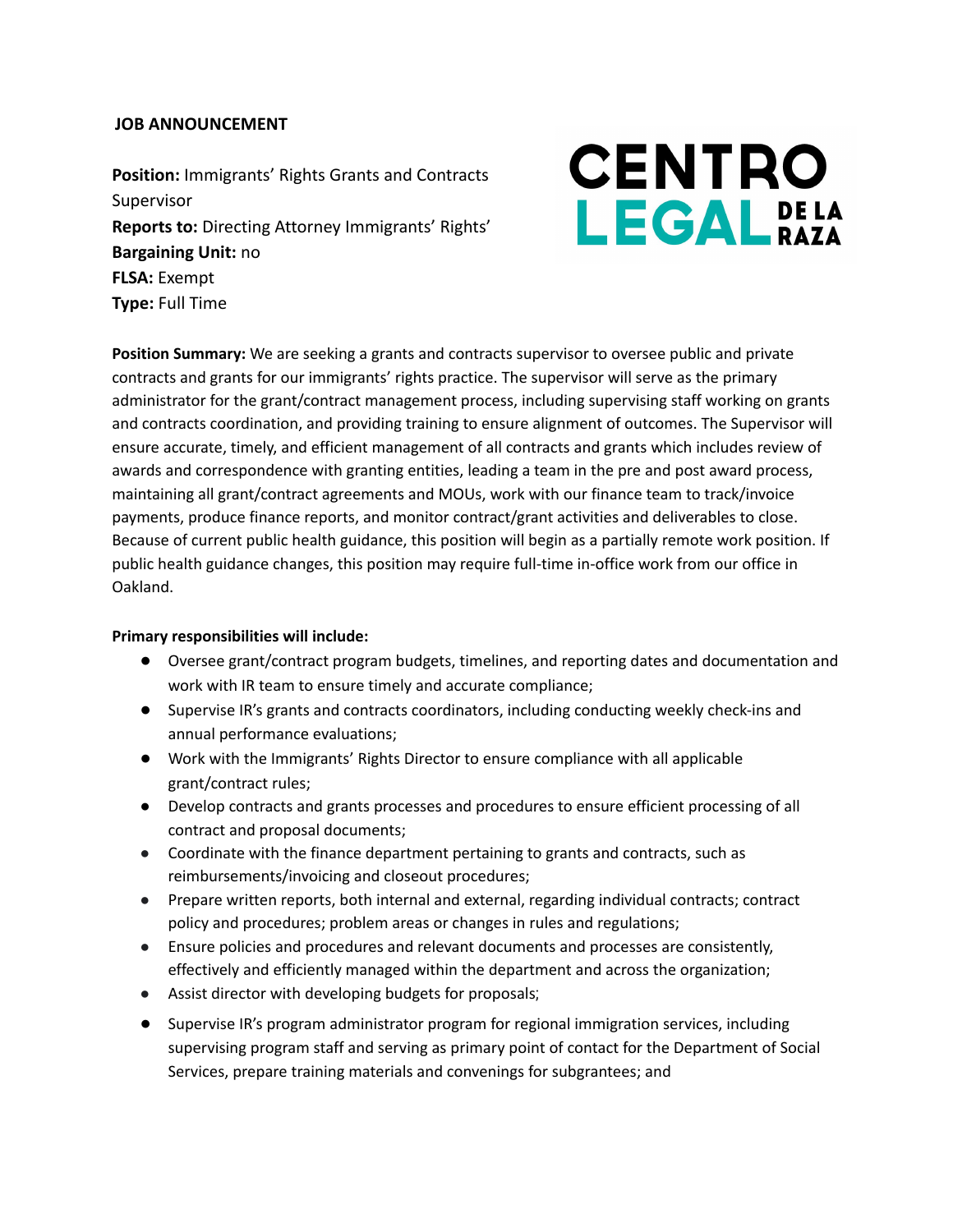● Collaborate and communicate closely with state, county, and city agencies and partner organizations regarding project developments and implementation.

# **Qualifications**

- The applicant must profoundly share Centro Legal's mission and vision of racial, economic and social justice. Qualifications include:
- Experience managing contracts, budgets and invoices and foundation grants, required;
- Knowledge of state immigration funding contracts and reporting required;
- Experience with nonprofit budgeting and administrative functions;
- General knowledge about immigration legal services, preferably in the Bay Area;
- At least one year of experience working at a community-based organization committed to serving low-income communities, Black communities, and communities of color preferred, but not required;
- Exceptional orientation to detail and accuracy;
- Passion for improvement of systems and processes;
- Excellent writing, research, analytical, design, and verbal communication skills;
- Ability to work independently, effectively strategize, teach, and make recommendations for new opportunities to advance the mission of Centro Legal; and
- Demonstrated commitment to diversity within the office and a personal approach that values all individuals and respects differences regarding race, ethnicity, age, gender identity and expression, sexual orientation, religion, ability, socio-economic circumstance, immigration status, and record of arrest or conviction.

# **Compensation and Benefits**

The salary is competitive and commensurate with experience ranging from \$78,413-80,504. We provide a generous benefits package, including life insurance, LTD, leave policies, vacation, and December holiday office closure at full pay.

# **To Apply**

Given the urgent need for these services, Centro Legal aims to fill this position within days. Review of applications will begin immediately and continue until the position is filled. Applicants should apply without delay. To apply, send a brief cover letter, resume, and list of three professional references by email to [jobs@centrolegal.org](mailto:jobs@centrolegal.org). Include **"Immigrants' Rights Grants and Contracts Compliance Supervisor"** in the subject line.

### **POSITION OPEN UNTIL FILLED**

**The Organization:** Founded in 1969 and located in Oakland, California, Centro Legal de la Raza (Centro Legal) is a legal services agency focused on strengthening low-income and noncitizen families and individuals by providing multilingual and culturally-competent legal representation, education, and advocacy. Our mission is to protect and expand the rights of low-income people and promote access to justice for thousands of individuals and families each year throughout Northern and Central California. Our immigrants' rights practice is focused on serving the needs of our most vulnerable community